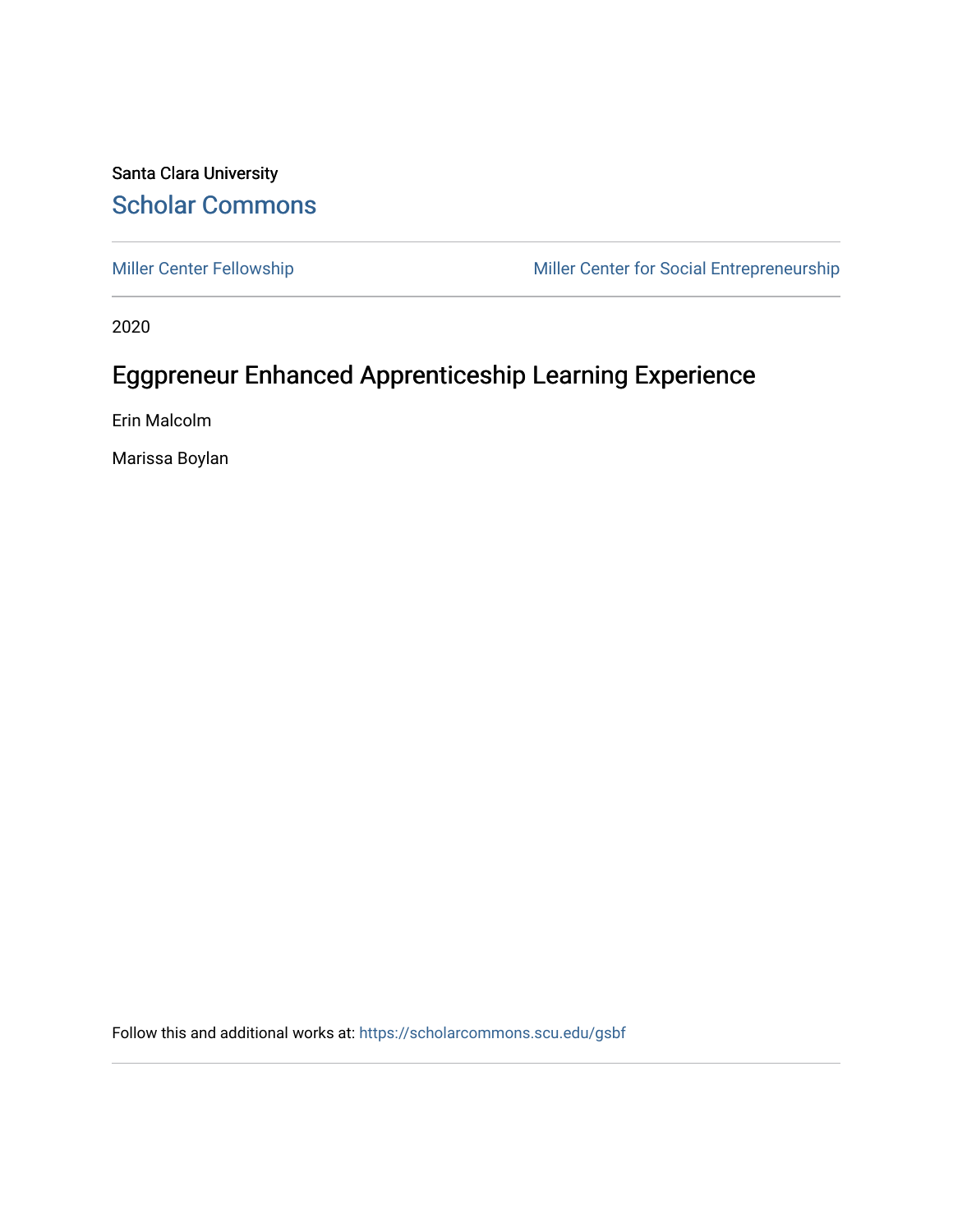



## **Enhanced Apprenticeship Learning Experience**



Erin Malcolm and Marissa Boylan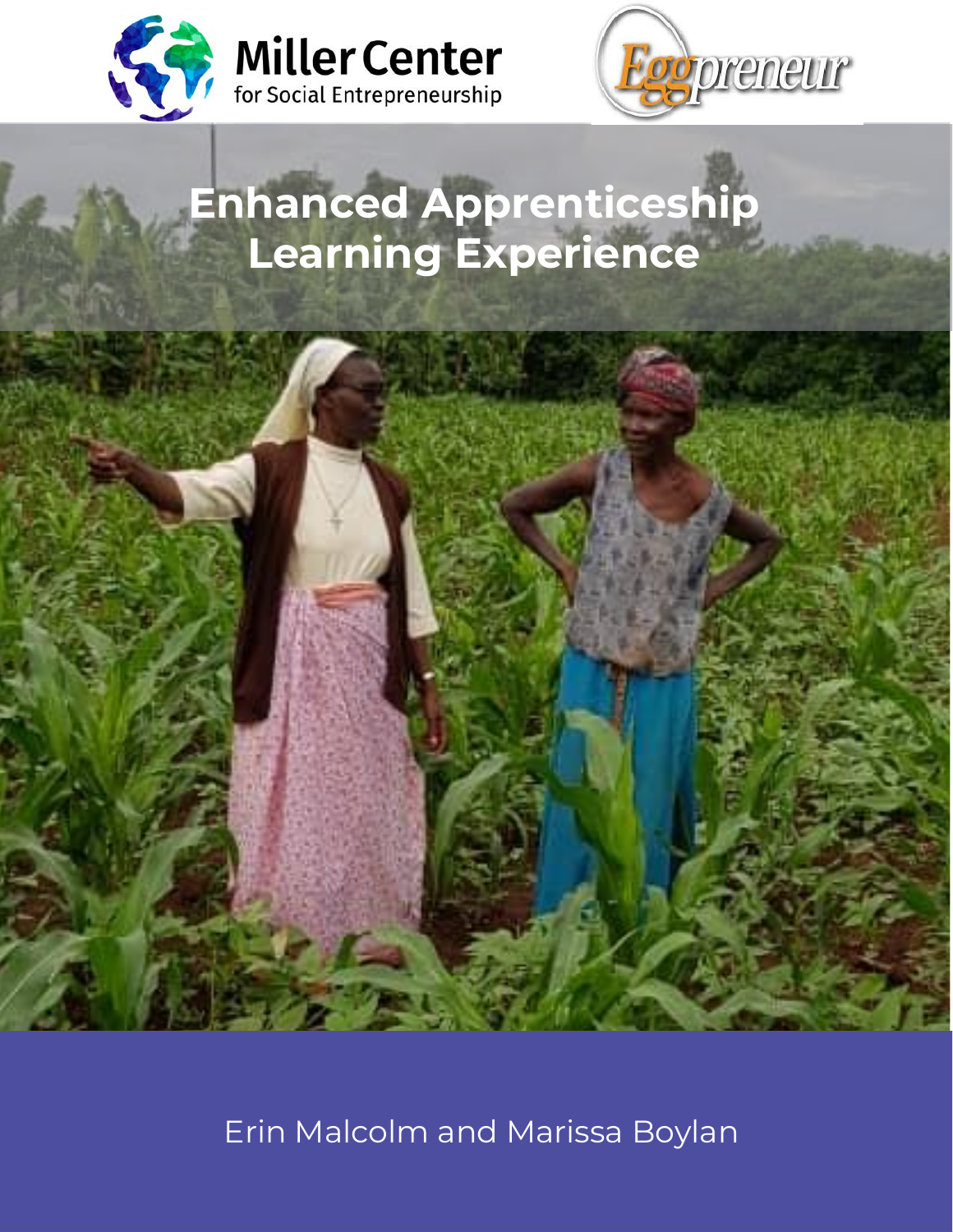## **EXECUTIVE SUMMARY**

The Eggpreneur playbook that guided the Sisters' Apprenticeship in 2019-20 was a pilot, to evaluate and enhance the effectiveness of this playbook as a learning tool, Eggpreneur requested a critical review with recommendations. We engaged in a critical review of the learning experiences of the Sisters who participated in the first apprenticeships. We conducted over 72 hours of Zoom interviews, over the course of 12 weeks, with six Catholic Sisters from two congregational startups to evaluate Eggpreneur's training program. These sessions assessed the Sisters' understanding of the business and impact model taught by Eggpreneur, as well as their knowledge of social media.

Through these interviews, we identified strengths, weaknesses, and gaps to determine our recommendations for improving for each of the 12 modules in the playbook. We have highlighted a few of our key findings to capture the scope of our recommendations. From our discussions with the Sisters we identified and addressed the needs for a more user-friendly income statement and sparked the creation of an additional learning material, the Eggpreneur Poultry Farming Workbook. The process of reviewing their training materials served as an effective review for the Sisters as they prepared to undertake the Miller Center's Accelerator program. To aid in their success, we revised the set of financial models used in the Accelerator program to align it with the Sister's existing financial literacy. These recommendations and the revised income statement have been presented and discussed with both Matt Dickson and Constant Bossou and have now been implemented into the Eggpreneur Apprenticeship Playbook.



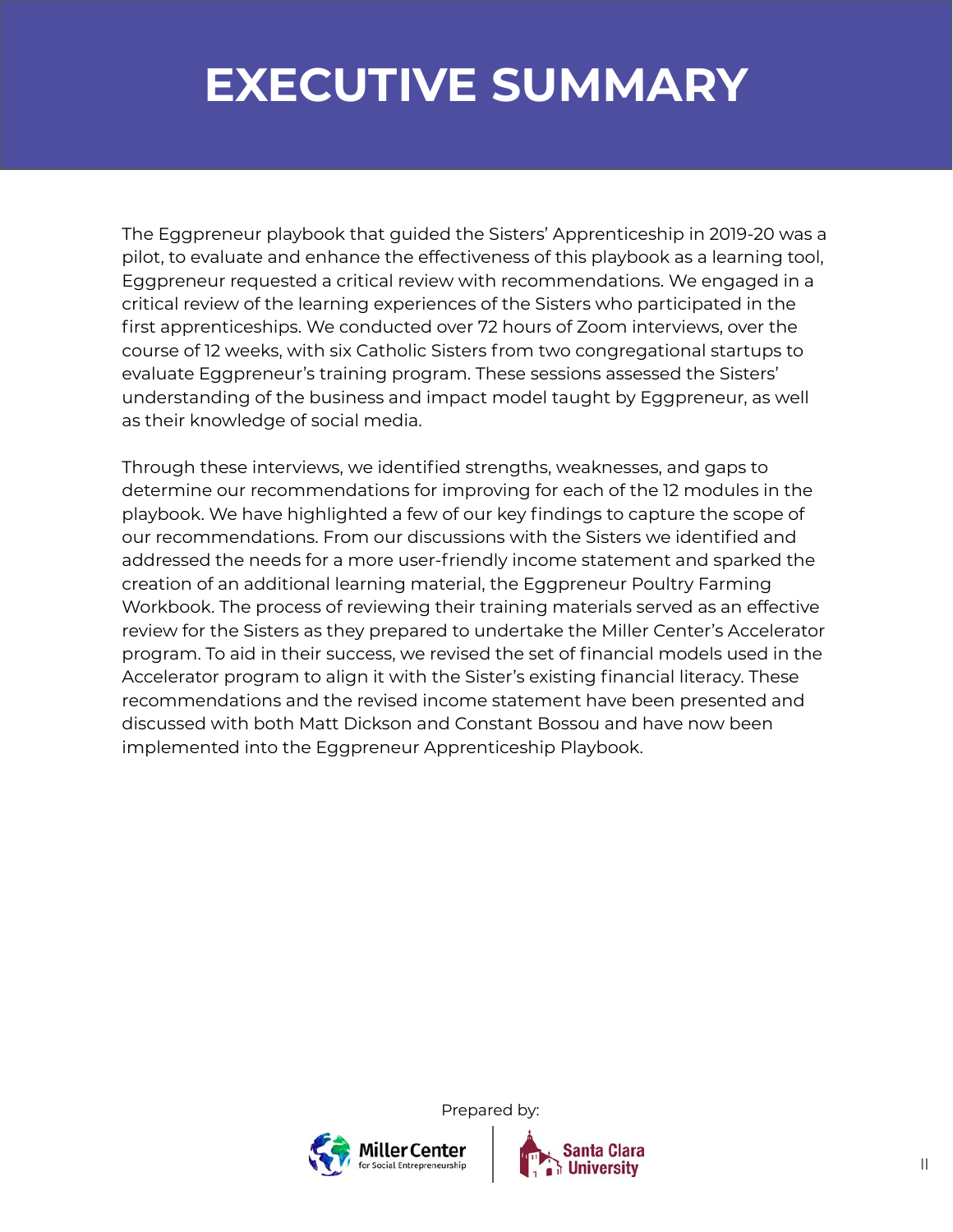# Table of Contents

| Key Findings                    |   |
|---------------------------------|---|
| Revised Income Statement        |   |
| <b>Revised Financial Models</b> | 4 |
| Methods                         | 8 |





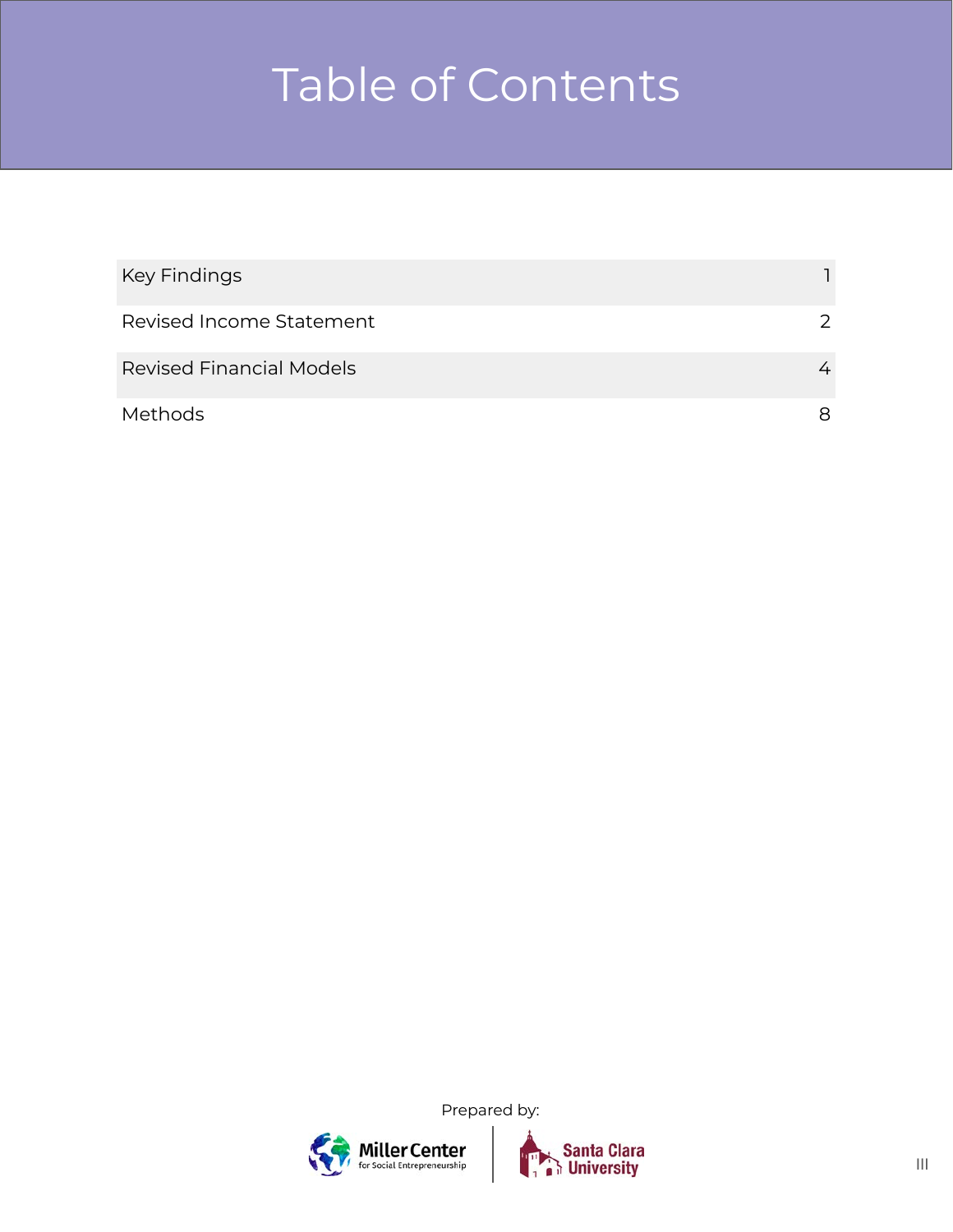We have crafted a list of recommendations for each module of the Eggpreneur Playbook based on the feedback we received in our interviews. These are some of the key findings:

- 1. Adjusting the Apprenticeship timeline to give more time to concepts that have been identified as especially challenging will allow beneficiaries to internalize difficult concepts.
- 2. Maximizing alternative modes of learning such as the Eggpreneur Poultry Farming Workbook can help to supplement the training lectures, especially if the training remains online.
- 3. Adding more theoretical information to the later modules will allow Sisters to feel more confident in teaching these concepts to beneficiaries. They would appreciate more examples of the business concepts and models they are learning about.
- 4. Adjusting curriculum to account for limited in person interactions caused by the COVID-19 pandemic may provide great opportunities for expansion through alternative platforms such as newspaper/radio ads, phone calls, and advertising on social media.
- 5. Incorporating the Miller Center's African Storytelling in a Digital World playbook into Eggpreneur's Apprenticeship program will provide beneficiaries with an introduction to virtual marketing and social media storytelling.
- 6. Using stories of successful Eggpreneur beneficiaries serve as encouragement throughout the program.
- 7. Recording video lectures will provide an alternative way for the Sisters to access the lectures and address potential internet connectivity issues during the lessons. This would also allow the learners to reference the lectures whenever they needed them.

Prepared by:

Ailler Center

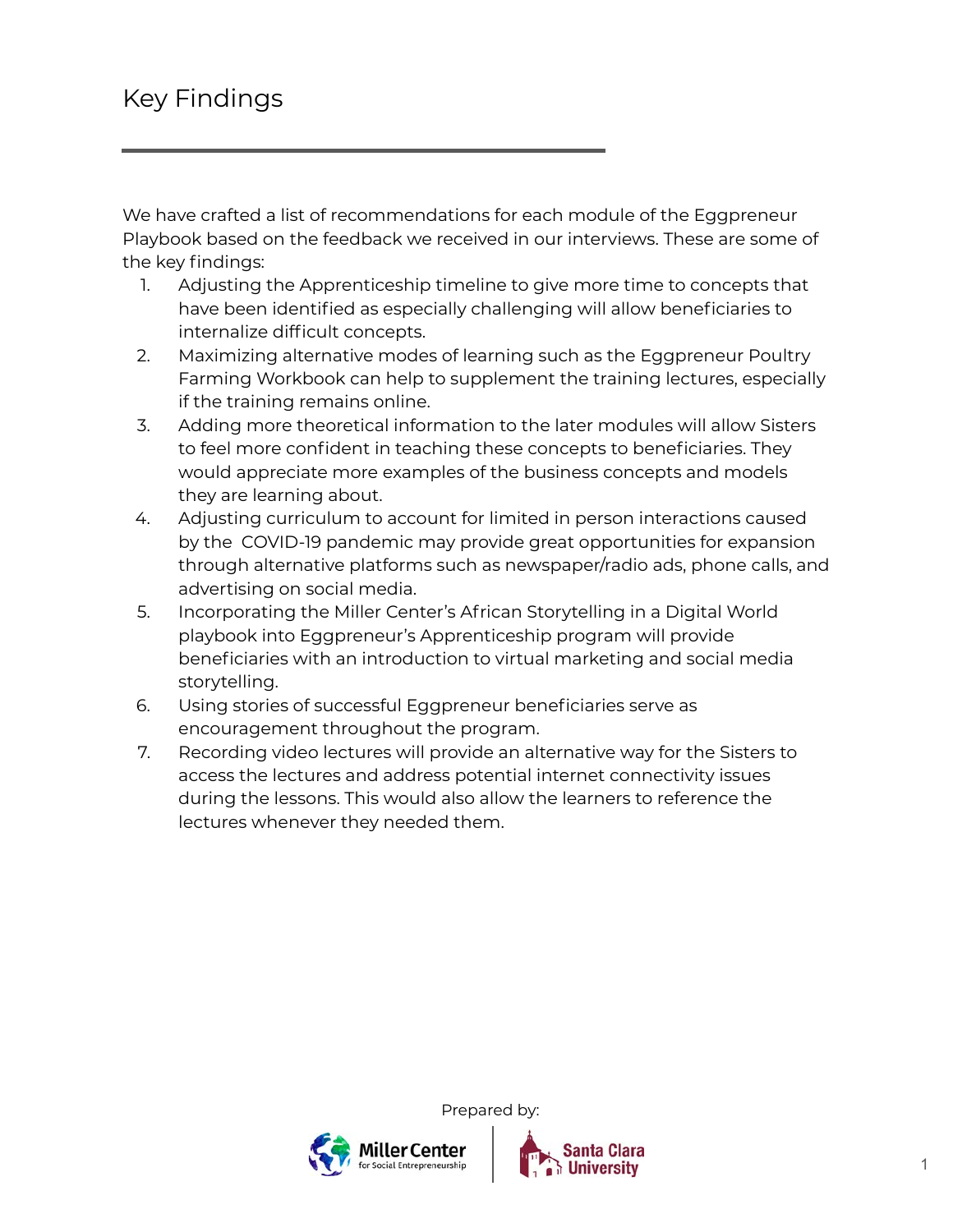During our interviews with the Sisters, we identified a need to improve the income statement used in Eggpreneur's playbook. We reformatted the existing spreadsheet to make the process of filling it out more intuitive for all users, especially for those who are not well versed in financial models. One way we did this was by color coding corresponding sections of the income statement to make connections easily apparent. We also adapted the expense section of the income statement. Previously, users had been asked to report the percentage of expenses while formulas embedded in the sheet would calculate the numerical amount. This step caused confusion amongst Sisters and inhibited their ability to complete their forms. To address that issue, the sheet now asks users to input the amount spent

The Little Sisters of St. Francis and the Assumption Sisters of Eldoret have since been able to make use of these revised financial models to submit an application for the Nancy Ottoboni Impact Investment Fund for Sisters and secure several thousand dollars of impact investment for their enterprises respectively. Our revised income statement has also been adapted and used by another social enterprise, NUCAFE. A screenshot of the blank revised Income Statement is included below.







**Photo 1:** Sisters Agnes, Christine, and Agatha learning from Eggpreneur founder, Matt Dickson

(Photo Credit: Eggpreneur)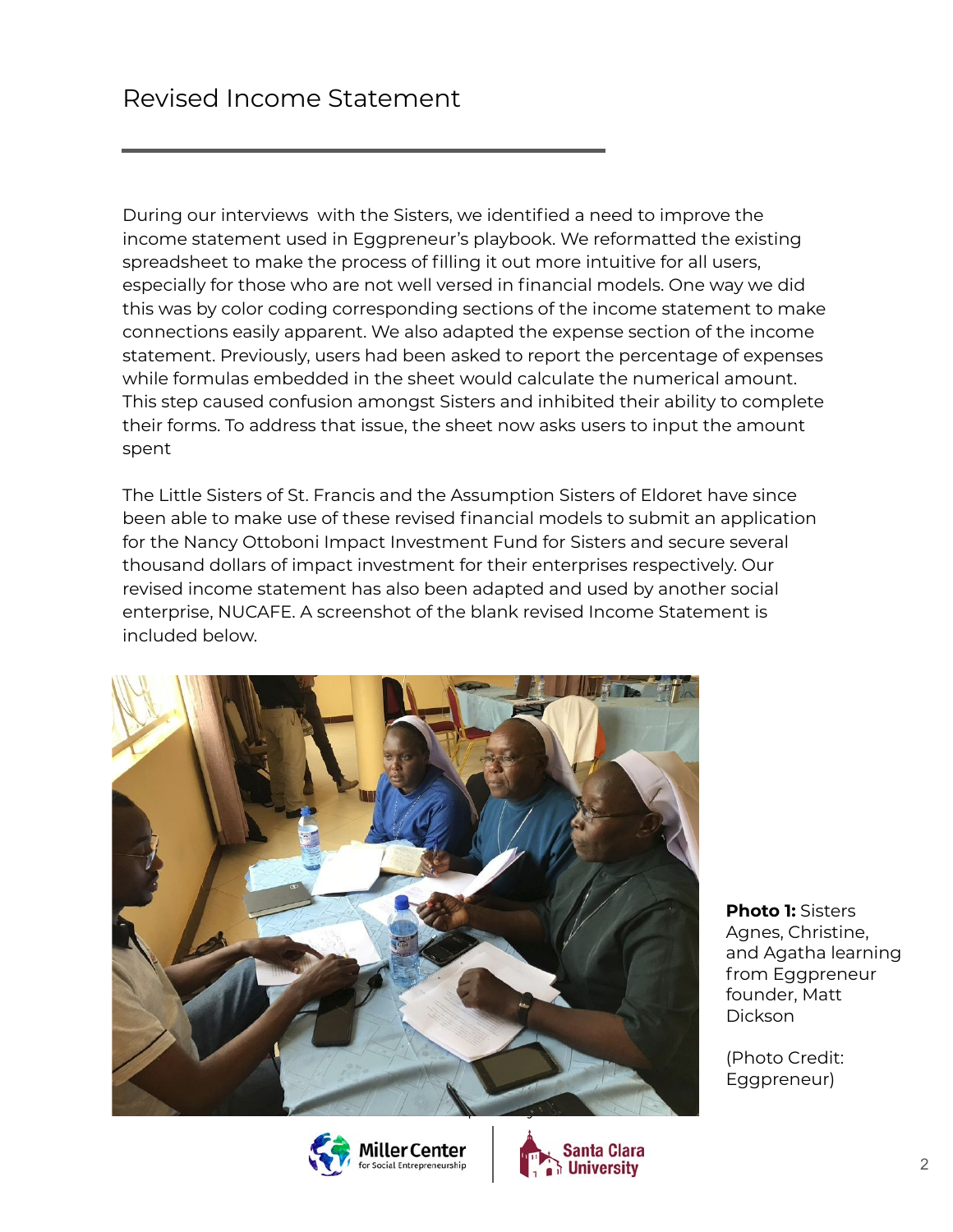## Revised Income Statement

|                                                                                                                               |                 |               | <b>SUS</b>               |  |
|-------------------------------------------------------------------------------------------------------------------------------|-----------------|---------------|--------------------------|--|
|                                                                                                                               |                 |               | <b>Startup Year</b>      |  |
| <b>INCOME STATEMENT</b>                                                                                                       |                 |               | (Year1)                  |  |
| <b>Ordinary Income/Expense</b>                                                                                                |                 |               |                          |  |
| <b>Goods from Own Farm(s)</b>                                                                                                 |                 |               |                          |  |
| Sales of chicks                                                                                                               |                 |               |                          |  |
| Sales of eggs from own farm(s)<br>Sales of meat from own farm(s)                                                              |                 |               |                          |  |
| Subtotal: Sales of goods from own farm(s)                                                                                     |                 |               | $\overline{a}$           |  |
|                                                                                                                               |                 |               |                          |  |
| <b>Goods from Partner Farmers</b>                                                                                             |                 |               |                          |  |
| Sales of eggs from partner farmers                                                                                            |                 |               |                          |  |
| Sales of meat from partner farmers                                                                                            |                 |               |                          |  |
| <b>Subtotal: Sales of goods from partner farmers</b>                                                                          |                 |               |                          |  |
| <b>Total Revenue</b>                                                                                                          |                 |               | \$<br>٠                  |  |
| <b>Cost of Goods Sold</b>                                                                                                     |                 |               |                          |  |
| Cost of Goods Sold (Only Applicable to Goods from Partner Farmers)                                                            |                 |               |                          |  |
|                                                                                                                               |                 |               |                          |  |
| <b>Gross Margin</b>                                                                                                           |                 |               |                          |  |
| Gross Margin as % of Income                                                                                                   |                 |               | #DIV/0!                  |  |
|                                                                                                                               | <b>Fixed or</b> | Variable      |                          |  |
| <b>Expenses</b>                                                                                                               | Variable?       | $\frac{9}{6}$ | <b>Fixed Amount</b>      |  |
| <b>Expenses Associated with Sales of Goods from Own Farm(s)</b>                                                               |                 |               |                          |  |
| <b>Hatchery-Specific Expenses</b>                                                                                             | V               | #DIV/0!       |                          |  |
| Start-Up Expenses from Own Farm(s)                                                                                            | ٦v              | #DIV/0!       |                          |  |
| Layer Hen Production from Own Farms [post 16 weeks]                                                                           | V               | #DIV/0!       |                          |  |
| Meat Production from Own Farm(s)                                                                                              | V               | $*$ DIV/0!    |                          |  |
| <b>Marketing to Customers</b>                                                                                                 | V               | #DIV/0!       |                          |  |
| Storage and Warehousing                                                                                                       | v               | #DIV/0!       |                          |  |
| <b>Transport to Customers</b>                                                                                                 | V               | #DIV/0!       |                          |  |
| <b>Local Travel and Transportation</b>                                                                                        | V               | #DIV/0!       |                          |  |
| Allowance for Uncollectible Accounts (i.e. Defaults)<br><b>Total Expenses Associated with Sales of Goods from Own Farm(s)</b> | v               | #DIV/0!       |                          |  |
| Variable Profit/(Loss) on Goods from Own Farm(s) for the Year                                                                 |                 |               | $\overline{\phantom{a}}$ |  |
|                                                                                                                               |                 |               |                          |  |
| <b>Expenses Associated with Sales of Goods from Partner Farmers</b>                                                           | V               | $H$ DIV/0!    |                          |  |
| <b>Marketing to Farmers / Community Engagement</b><br><b>Farmer Training</b>                                                  | V               | #DIV/0!       |                          |  |
| <b>Farmer Ongoing Support</b>                                                                                                 | V               | $*$ DIV/0!    |                          |  |
| <b>Marketing to Customers</b>                                                                                                 | $\mathbf{v}$    | #DIV/0!       |                          |  |
| <b>Storage and Warehousing</b>                                                                                                | V               | #DIV/0!       |                          |  |
| <b>Transport to Customers</b>                                                                                                 | V               | #DIV/0!       |                          |  |
| <b>Local Travel and Transportation</b>                                                                                        | V               | #DIV/0!       |                          |  |
| Allowance for Uncollectible Accounts (i.e. Defaults)                                                                          | $\mathbf{V}$    | #DIV/0!       |                          |  |
| <b>Total Expenses Associated with Sales of Goods from Partner Farm(s)</b>                                                     |                 |               | ٠                        |  |
| Variable Profit/(Loss) on Goods from Partner Farmers for the Year                                                             |                 |               | u                        |  |
| <b>Overhead Expenses</b>                                                                                                      |                 |               |                          |  |
| <b>Bank Service Fees</b>                                                                                                      | V               | $H$ DIV/0!    |                          |  |
| Mobile Money Fees (e.g. MPesa)                                                                                                | V               | #DIV/0!       |                          |  |
| Payroll Expense                                                                                                               | F               | N/A           |                          |  |
| <b>Employee Training and Staff Development</b>                                                                                | F               | N/A           |                          |  |
| <b>Casual Wages</b>                                                                                                           | F               | N/A           |                          |  |
| Office Expenses (Including Rent)                                                                                              | F               | N/A           |                          |  |
| Sundry Administrative Expenses (Insurance, Supplies)                                                                          | F               | N/A           |                          |  |
| Professional Fees; Accounting and Legal                                                                                       | F               | N/A           |                          |  |
| Communication, Phones, Internet                                                                                               | F               | N/A           |                          |  |
| <b>Licenses and Permits</b>                                                                                                   | F               | N/A           |                          |  |
| Other                                                                                                                         | F               | N/A           |                          |  |
| <b>Total Overhead Expenses</b>                                                                                                |                 |               | ٠                        |  |
| <b>Total Expense</b>                                                                                                          |                 |               | $\bullet$                |  |
|                                                                                                                               |                 |               |                          |  |
| Overall Profit/(Loss) for the Year                                                                                            |                 |               | ۰                        |  |

**Figure 1:** Financial statement that tracks revenue and expenses to determine if there is a profit or loss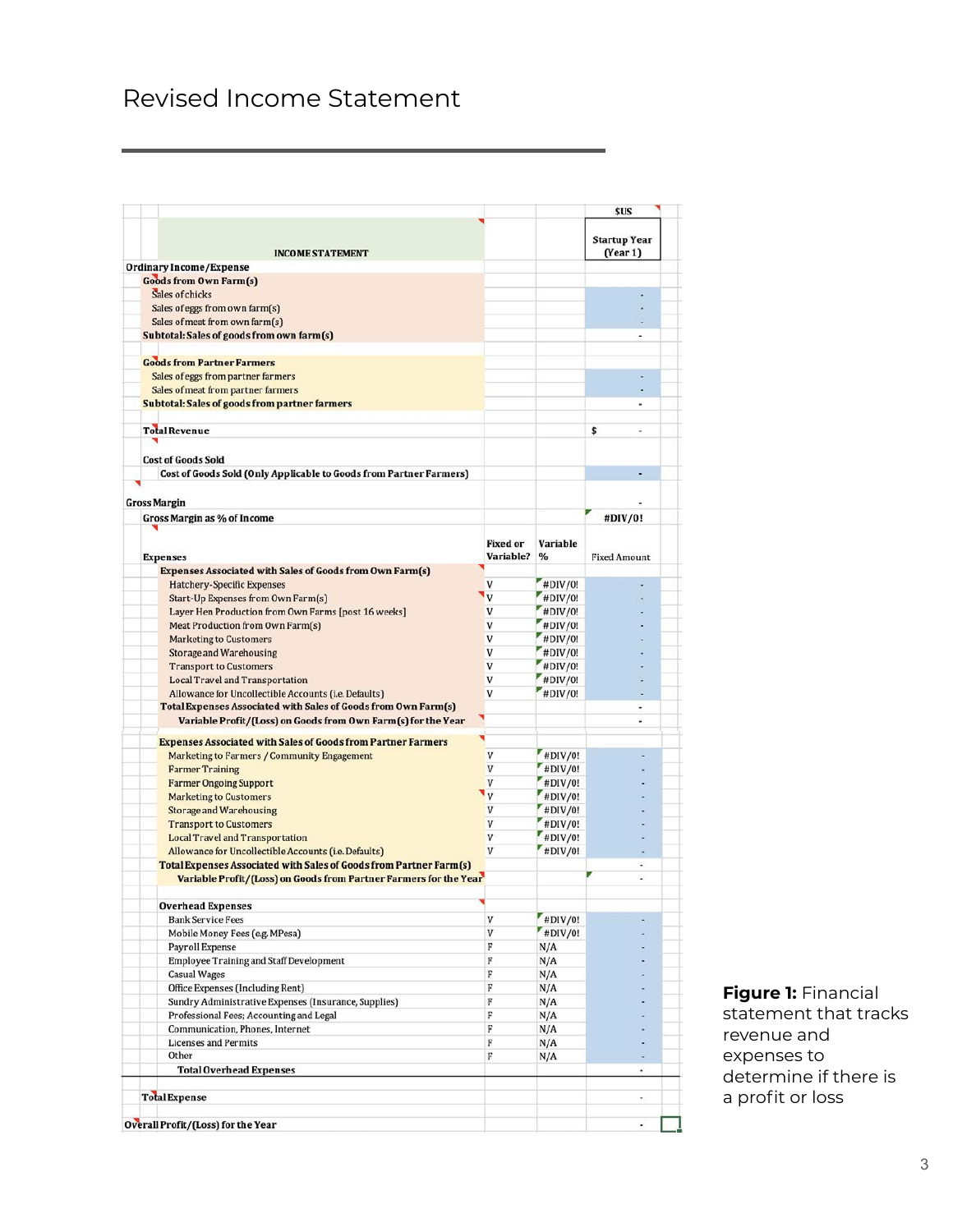The feedback we gathered from the Sisters allowed us to revise the playbook income statement, but also to prepare the Sisters for their next steps in the Sisters' Blended Value Project, the Sisters Accelerator. We reviewed and retaught the information that they struggled with or needed to be reminded of to make sure they were ready for a program meant to build on their prior experience.

To address the gap between what the Sisters had learned in the Apprenticeship and what they needed to know for the Accelerator Program, we determined how to revise the financial models for the Accelerator. We provided definitions for each of the terms listed on the spreadsheets, developed a more comprehensive set of instructions for each of the deliverables, and adjusted the spreadsheets to be more specific to the Sisters' poultry farming social enterprises. This financial model includes sections on Unit Definitions, Revenue, Costs of Goods Sold, Operating and Capital Expenses, Break-Even Analysis, Growth Plan, External Capital, and Profit and Loss Statements.



**Photo 2:** Sisters and Anthony checking the weight of chickens to determine the way forward

(Photo Credit: Eggpreneur)



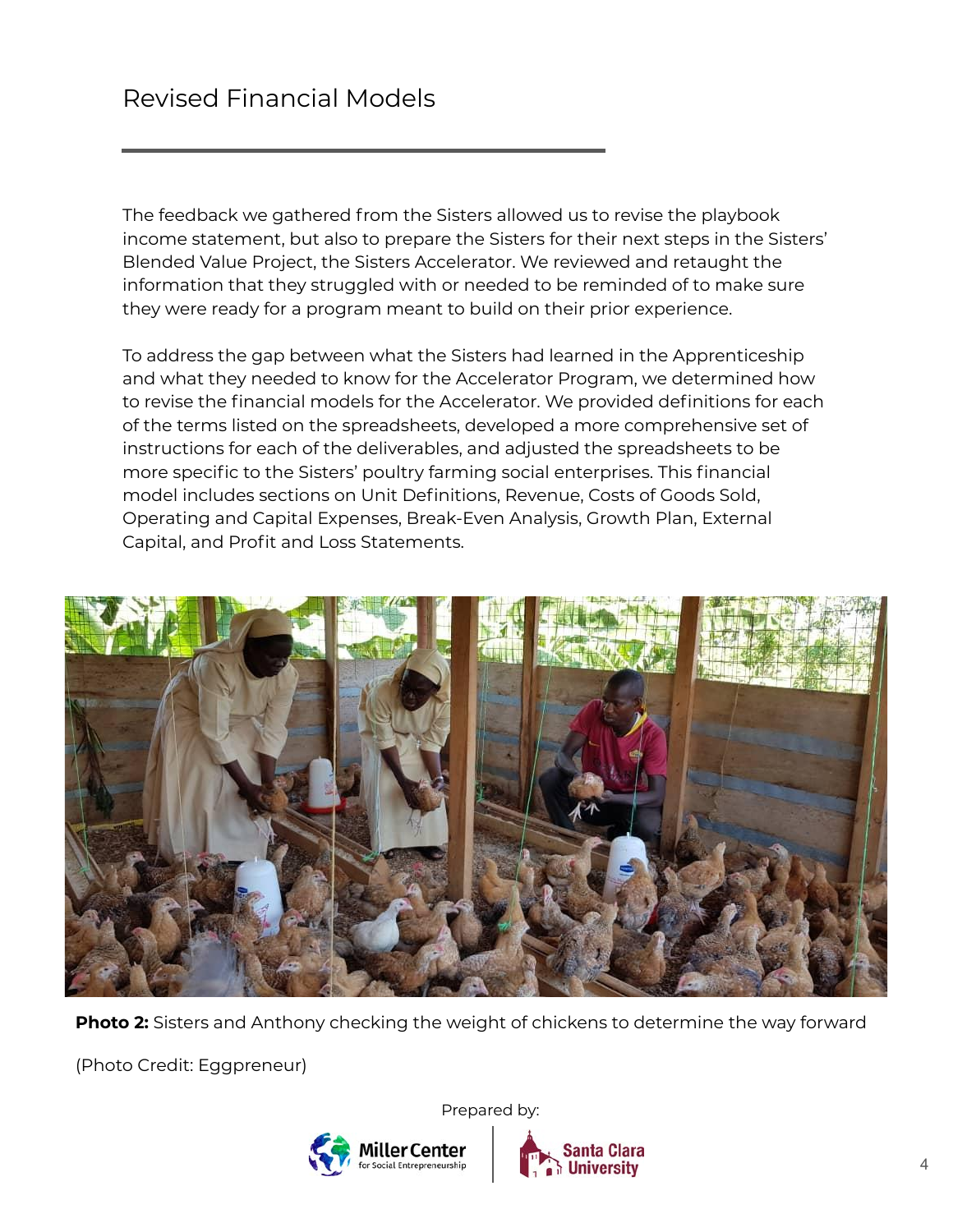### Revised Financial Models

#### **Instructions**

#### Step 1:

**Enter Current Year** 

#### Step 2:

1. Go to "Unit Definition" tab at the bottom of the excel spreadsheet

- 2. Enter name of each product/service that your enterprise provides (up to 4 different products/services).
- 3. Enter the "Unit Definition" for each product. This is an explanation of how you define one unit of your product or service.
	- a. Example: 1 unit of eggs = 12 eggs (if you sell eggs by the carton)
	- b. Example: 1 unit of eggs = 1 egg (if you sell your eggs individually)

4. Enter the "Beneficiaries Reached Per Unit Sold" for each product/service. This indicates how many individuals will benefit from each unit of product/service sold.

#### Step 3:

1. Go to "Revenue" tab at the bottom of the excel spreadsheet

2. Enter the number of units sold annually for each product or service (up to 4 different products/services)

3. Enter the "Average Selling Price" (price per unit) for each product or service.

4. After you complete parts 2 and 3, the numbers in these sections will be automatically multipied to calculate the total amount of income you have earned from each product/service sold

a. These numbers will appear in the section titled "Earned Income (Sales of Products or Services)"

b. You will not have to do any calculations on your own

c. At the bottom of the "Earned Income" section is the "Total Earned Income" which will automatically add all of your income amounts together for that year

5. Enter the sources and amounts of "contributed income" for each year. This section helps to include the amounts of income that you have that does not come from the sale of your products or services

6. Go to the "Revenue Assumptions" section. Some of the values you have inputted may have been estimates. List your assumptions and where you made estimations so you can remeber why you have these specific amounts listed.

a. The longer your social enterprise has been established, the fewer assumptions you will have to make.

**Figure 2:** Excerpt of instructions for filling out the financial models



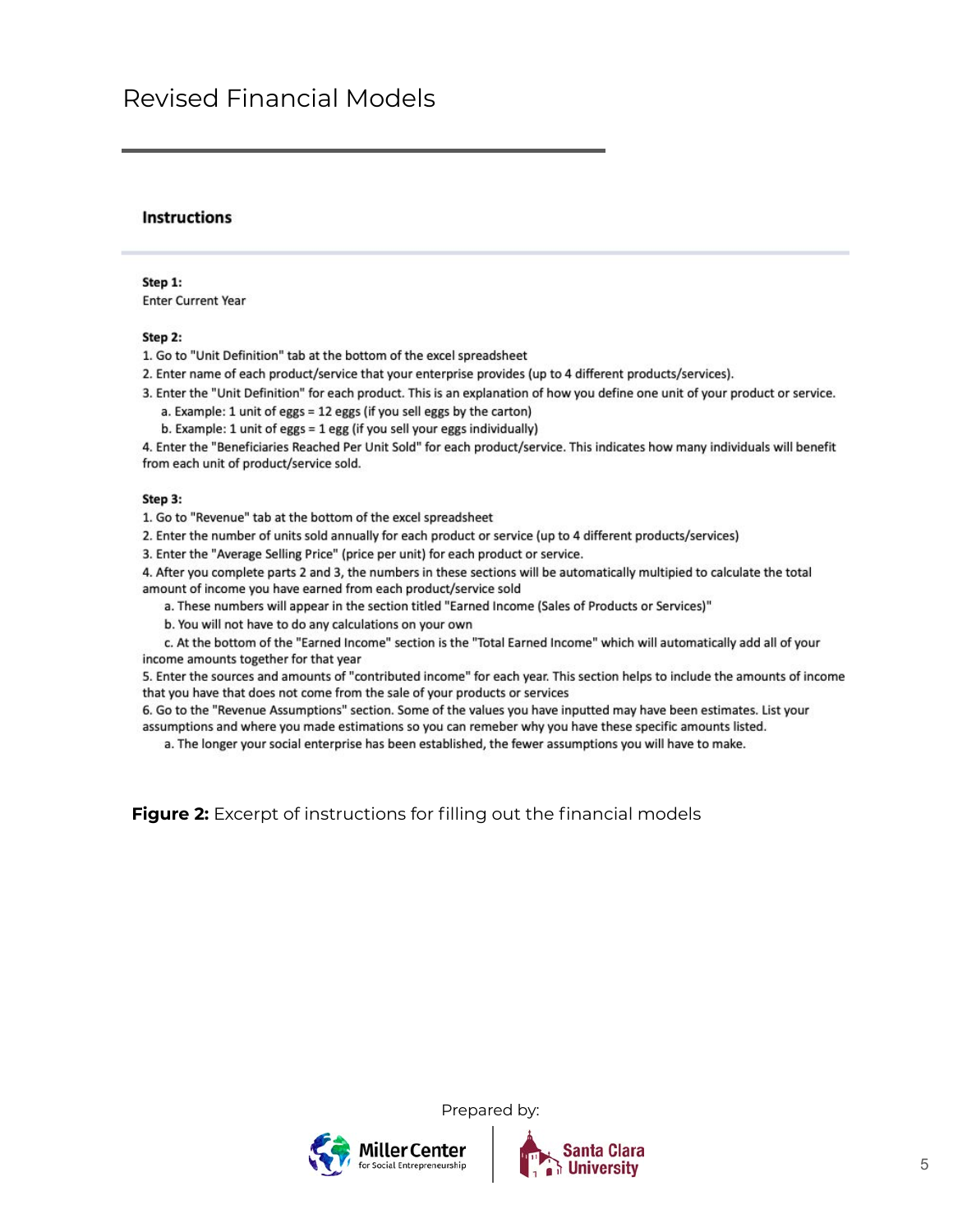## Revised Financial Models

#### **Revenues**

|                                                 | 2018           | 2019           | 2020           | 2021           |
|-------------------------------------------------|----------------|----------------|----------------|----------------|
| Units Sold (Annual)                             |                |                |                |                |
| Eggs                                            | 3000           | 4500           | 6000           | 12000          |
| Chicks                                          | o              | o              | o              | O              |
| Product/ Service C                              | $\overline{0}$ | $\Omega$       | $\Omega$       | $\Omega$       |
| Product/ Service D                              | Ō              | ō              | $\Omega$       | $\Omega$       |
| <b>Total Units Sold</b>                         | 3000           | 4500           | 6000           | 12000          |
| Average Selling Price Per Unit                  |                |                |                |                |
| Eggs                                            | 280            | 280            | 280            | 280            |
| Chicks                                          | $\Omega$       | o              | $\Omega$       | $\Omega$       |
| Product/ Service C                              | $\Omega$       | $\Omega$       | o              | $\Omega$       |
| Product/ Service D                              | $\overline{0}$ | $\overline{0}$ | $\overline{0}$ | $\overline{0}$ |
| Earned Income (sales of products or services)   |                |                |                |                |
| Eggs                                            | 840000         | 1260000        | 1680000        | 3360000        |
| Chicks                                          | 0              | 0              | 0              | 0              |
| Product/ Service C                              | 0              | o              | o              | o              |
| Product/ Service D                              | o              | o              | o              | o              |
| <b>Total Earned Income</b>                      | 840000         | 1260000        | 1680000        | 3360000        |
| Contributed income (grants, donor funding, etc) |                |                |                |                |
| Source A                                        | 100000         | 100000         | 100000         | $\Omega$       |
| Source B                                        |                | $\Omega$       | 250000         | O              |
| Source C                                        | $\overline{0}$ | ō              | $\overline{0}$ | $\Omega$       |
| Source D                                        | $\overline{0}$ | $\Omega$       | $\Omega$       | $\Omega$       |
| <b>Total Contributed Income</b>                 |                | 100000         |                | $\mathbf 0$    |

Revenue Assumptions (Note any key assumptions)

**Figure 3:** Tracks income from sales and funds received from outside contributors.



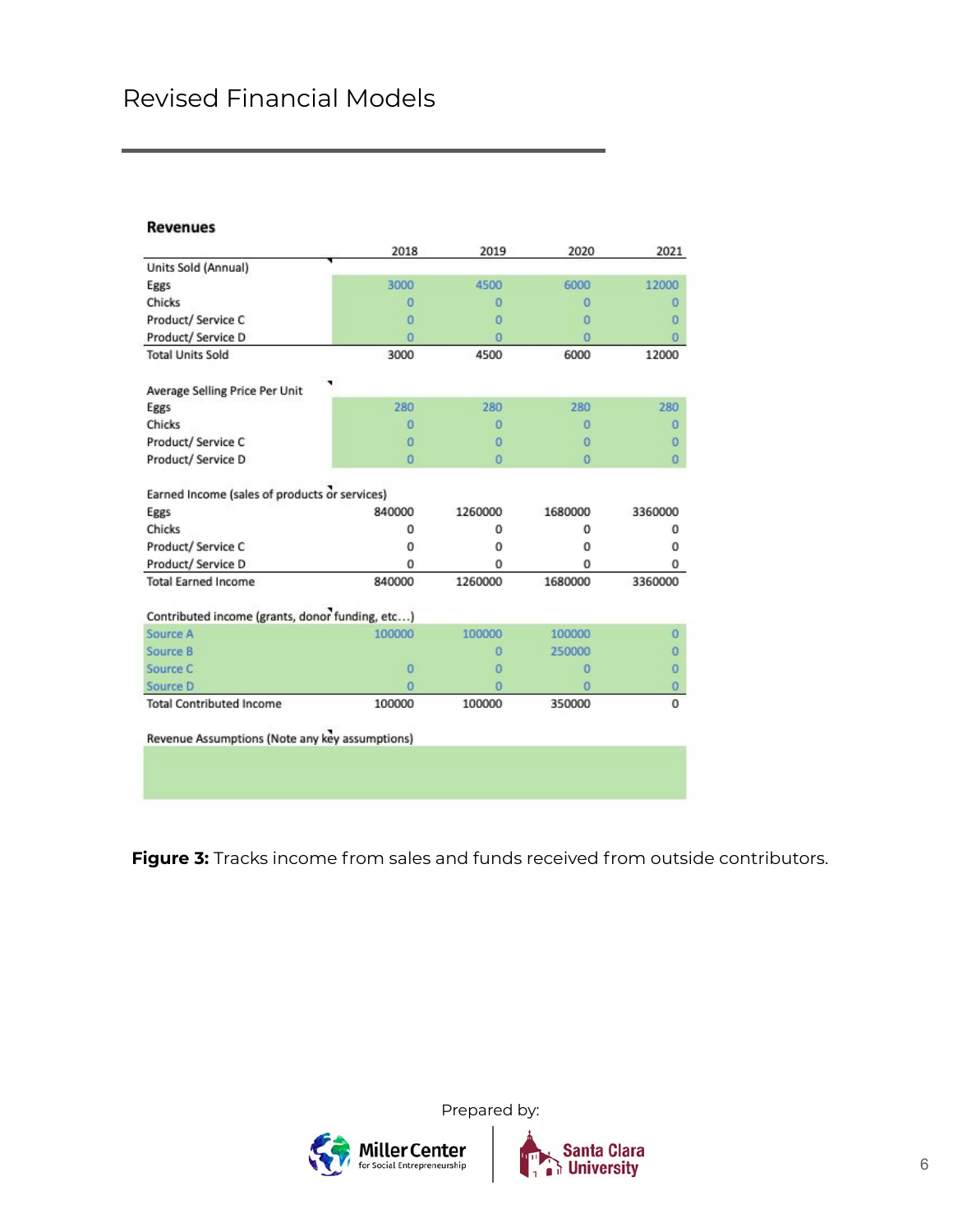## Revised Financial Models

### **Operating Expenses (OpEx)**

|                                                    | 2018   | 2019   | 2020   | 2021   |
|----------------------------------------------------|--------|--------|--------|--------|
| Variable Operating Costs (sales commissions, etc): |        |        |        |        |
| % of Earned Income                                 | 3.0%   | 3.0%   | 3.0%   | 3.0%   |
| <b>Total Variable Costs</b>                        | 25200  | 37800  | 50400  | 100800 |
| л<br><b>Fixed Costs</b>                            |        |        |        |        |
| Annual increase in Fixed Costs (%)                 |        | 5.0%   | 5.0%   | 5.0%   |
| Office staff (ED, accountant)                      | 200000 | 210000 | 220500 | 231525 |
| Office supplies (printers, supplies, accessories)  | 20000  | 21000  | 22050  | 23153  |
| Research & development                             | 20000  | 21000  | 22050  | 23153  |
| Rent                                               | 90000  | 94500  | 99225  | 104186 |
| <b>Utilities</b>                                   | 20000  | 21000  | 22050  | 23153  |
| Other administrative Exp                           | 70000  | 73500  | 77175  | 81034  |
| Other fixed costs                                  | ō      | 0      | 0      | 0      |
| <b>Total Fixed Costs</b>                           | 420000 | 441000 | 463050 | 486203 |
| <b>Capital Expenditures (CapEx)</b>                |        |        |        |        |
|                                                    | 2018   | 2019   | 2020   | 2021   |
| Capital Expenditures (land, buildings equipment)   |        |        |        |        |
| CapEx purchase 1                                   | 10000  | n      | o      | n      |
| CapEx purchase 2                                   | ٥      | 15000  |        | Ω      |
| CapEx purchase 3                                   | Ω      | Ŭ      | 20000  |        |
| CapEx purchase 4                                   | ο      | 0      | n      | 12000  |
| CapEx purchase 5                                   | 0      | 0      | o      | o      |
| CapEx purchase 6                                   | Ω      | Ŭ      | o      |        |
| CapEx purchase 7                                   |        | o      | n      |        |
| <b>Total Capital Expenditures</b>                  | 10000  | 15000  | 20000  | 12000  |

**Figure 4:** Tracks expenses for operating and maintaining the business and initial purchase of land, buildings, and equipment.